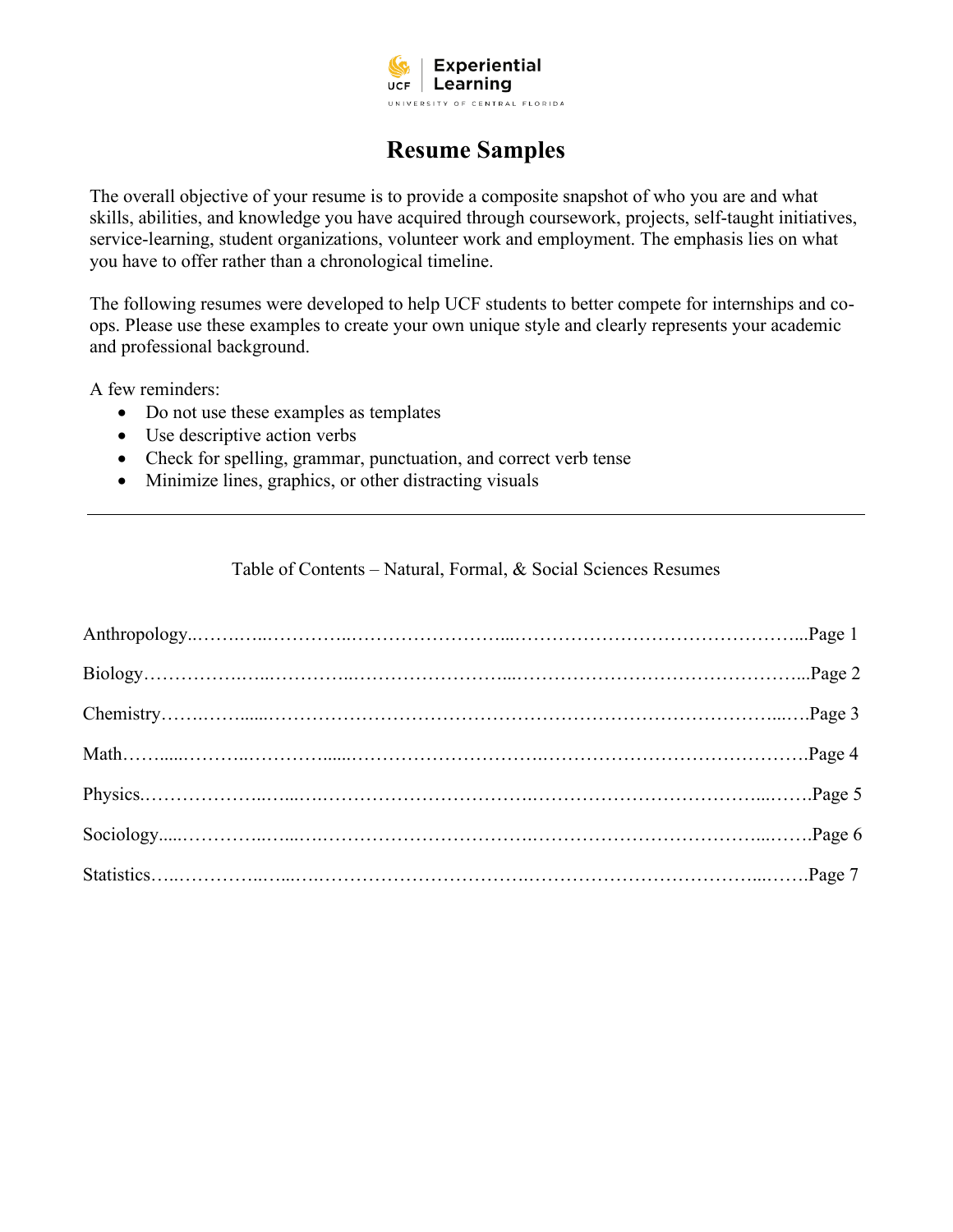# **EDUCATION**

**University of Central Florida (UCF) – Orlando, FL** December 20XX Bachelor of Science: Anthropology

Minor: Business

# **RELEVANT COURSEWORK**

Cultural Anthropology Applied Anthropology Experimental Archaeology Anthro of Globalization Historical Archaeology Methods: Anthropological Research

**EXPERIENCE**

### **123 Museum – Altamonte Springs, Florida** December 20XX – Present **Collections Management Intern**

- Utilized ArtSystems Pro to input pertinent information on newly acquired ethnographic and archaeological objects
- Acquired knowledge about different preservation techniques such as the Integrated Pest Management Program
- Assisted the collections manager with the acquisition of new museum items

# UCF Library – Orlando, Florida **by Contact 2008** September 20XX – Present

# **Library Assistant**

- Organize and maintain library materials
- Sort and re-shelve returned books, periodicals, and other materials
- Assist students and faculty with interlibrary loans

# **CAMPUS INVOLVEMENT**

# **University of Central Florida – Orlando, Florida** January 20XX - January 20XX **Orientation Team Leader**

- Assisted in Facilitating Orientation for over 18,000 incoming students.
- Collaborated with First Year Experience to resolve problems, improve operations, and provide exceptional customer service
- Supported incoming students transition to college life by providing one-on-one support
- Troubleshoot and resolved issues with registration
- Facilitated group activities among assigned students and promoted community bonds through engaging events

# **SKILLS**

**Technical:** ArtSystem Pro, Adobe InDesign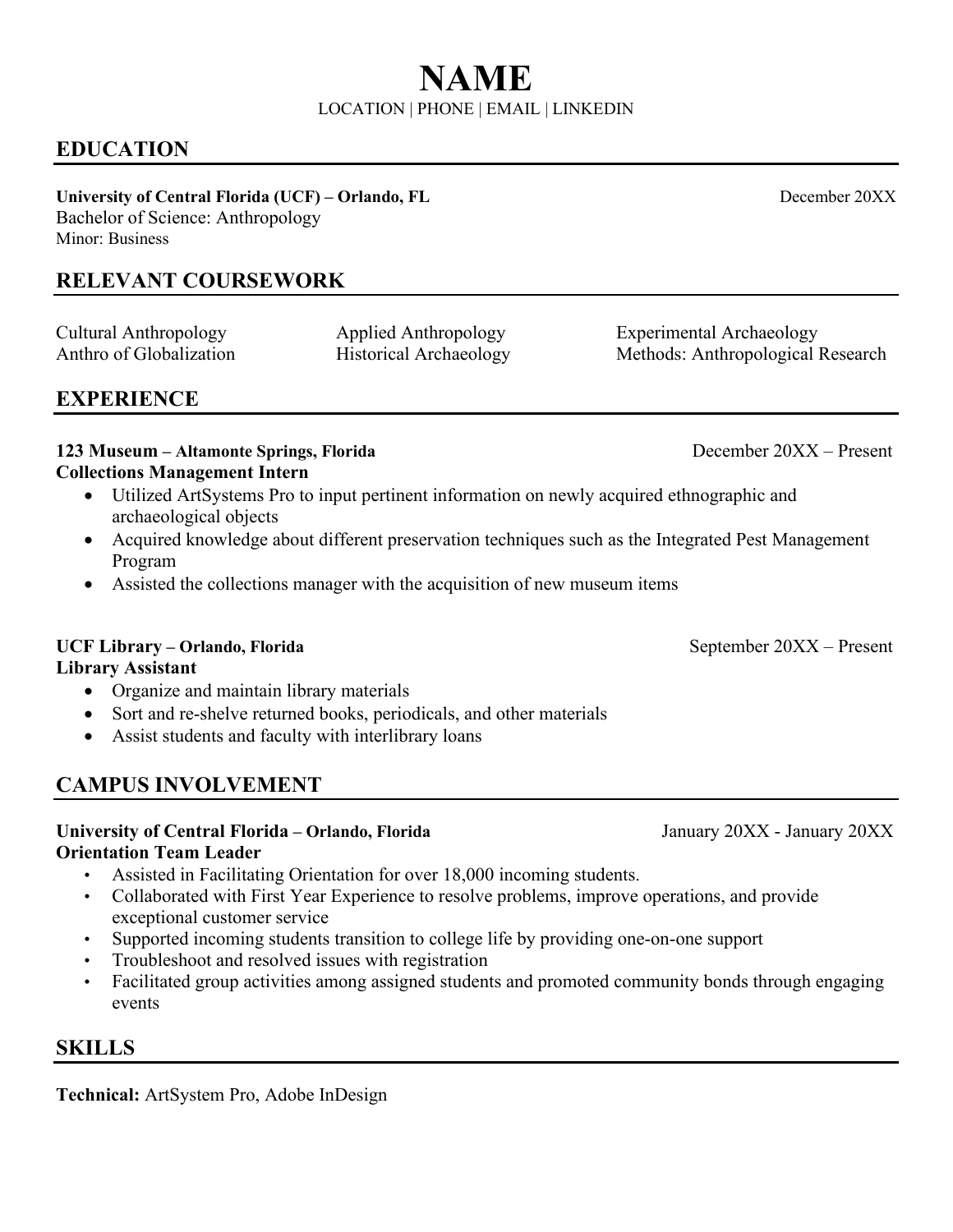Address • City, State Zip Code • Phone Number • Email

#### **OBJECTIVE**

Obtain a laboratory research position in biotechnology using critical thinking and communication/teamwork skills plus the ability to work independently.

#### **EDUCATION**

University of Central Florida, Orlando, FL 8/20XX **Bachelor of Science in Biology** GPA: 3.1, Major GPA: 3.5 Minor: **Chemistry** 

#### **TECHNICAL SKILLS**

- Efficiently conduct independent or group laboratory research and accurately record data
- Ability to thoroughly research literature and identify pertinent publications using the Internet
- Proficiency with Microsoft Word, Excel, Access, AMBIS, Sigma Plot and Cricket II

#### **RELATED RESEARCH/LAB EXPERIENCE**

#### **"DNA Topological Modifications after Gyrase Inhibition" independent study in Genetics**

- Explored DNA modifications in *E. Coli* and *Salmonella* 12/20XX-05/20XX
- Separated DNA fragments with pulsed gel electrophoresis
- Applied Lowry assays and used spectrophotometry, digital photography, and AMBIS density quantification software
- Prepared written report summarizing data analysis and conclusions
- Advanced our understanding of the activation of the DNA repair system in *E. Coli* by demonstrating that both subunits of the topoisomerase enzyme possess a DNA binding specificity

| <b>Biology Lab Student Assistant</b> | University of Central Florida                                                                       | Fall 20XX |
|--------------------------------------|-----------------------------------------------------------------------------------------------------|-----------|
|                                      | • Conducted DNA cloning, sequencing, and mapping of the Vibrio fisheri lux operon using PCR and gel |           |

electrophoresis

#### **Assistant Laboratory Technician,** Blood Center of Central Florida

- Maintained proper records and documentation of blood products 06/20XX-08/20XX
- Conducted troubleshooting and determination of appropriate or suspect products
- Trained department lab aides on procedures and requirements

#### **ADDITIONAL WORK EXPERIENCE**

#### **Resident Assistant** University of Central Florida 08/20XX-Present

- Oversaw 40 first year students in a building of 240 students
- Designed and facilitated social and educational programs for students
- Conducted monthly floor meetings with students for information and community building purposes

#### **ACTIVITIES**

| Member, Pride Student Union | $12/20XX$ -Present |
|-----------------------------|--------------------|
| Member, Korean Culture Club | $08/20XX$ -Present |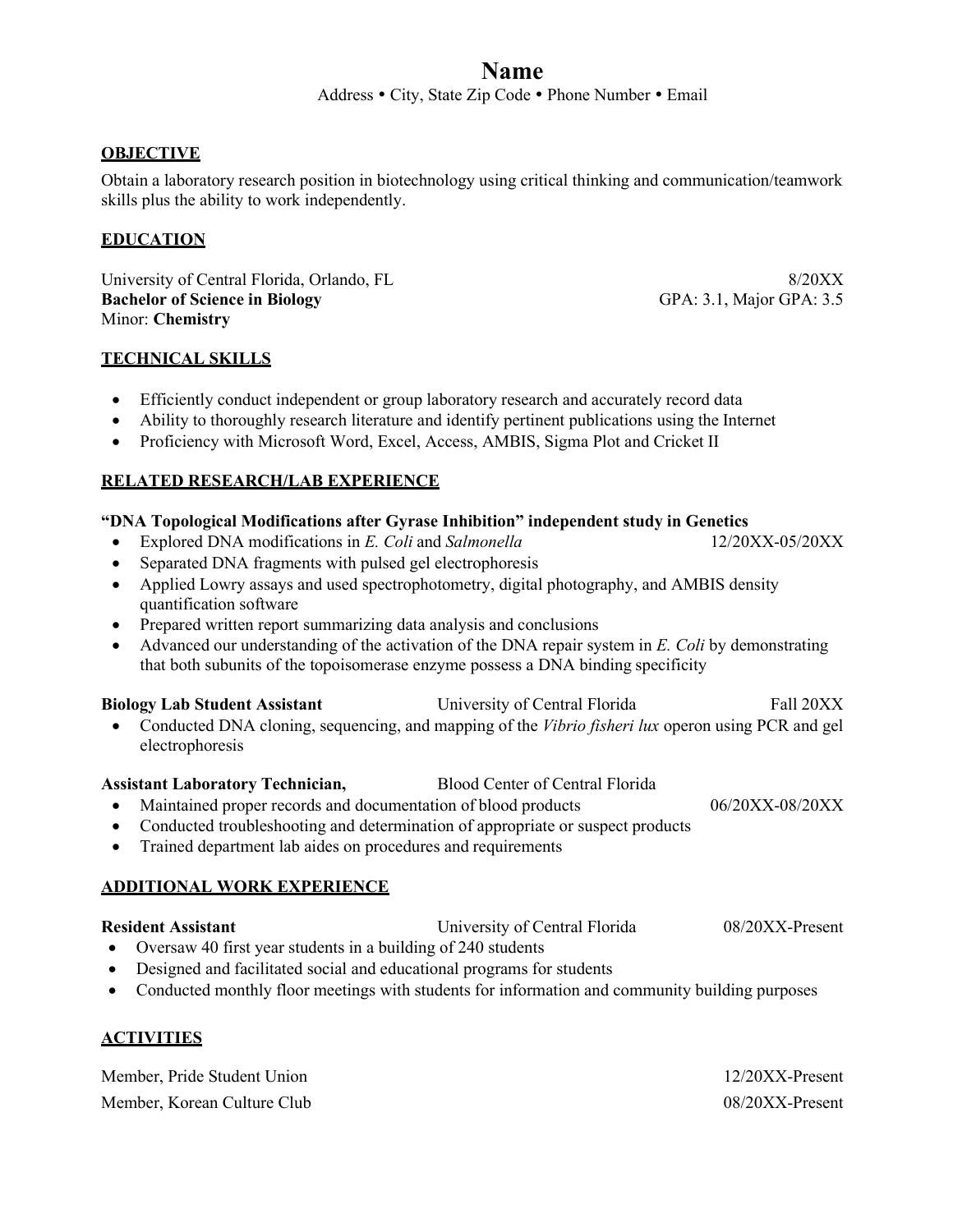### Address · Email · Phone Number · LinkedIn

#### **EDUCATION**

University of Central Florida, Orlando, FL May 20XX Channel May 20XX Channel May 20XX **Bachelor of Science in Chemistry GPA: 3.32** 

### **RELATED COURSEWORK**

Chemistry Fundamentals I & II Crganic Chemistry I & II Crganic Laboratory Techniques

### **LABORATORY SKILLS**

- Preparation of microscope slides
- Staining procedures, including Globin IHC trials, ferric ferricyanide, erythosin B, and acid elution

### **RELEVANT EXPERIENCE**

University of Central Florida – Chemistry Department, Orlando, FL September 20XX-Present **Research Assistant**

- Synthesized organic ligands and inorganic compounds using anaerobic techniques
- Characterized products with 1H, NMR, UV-visible, and IR spectroscopies
- Measured interactions of the complexes with duplex DNA via melting curves
- Presented posters at **1** regional and **2** local meetings

Global Brigades, Port-Au-Prince, Haiti December 20XX

### **Health Brigades Volunteer**

- Served rural Haitian communities, assisting in the provision of immediate and restorative dental services for **3** weeks
- Conducted disease prevention and dental hygiene workshops
- Trained community members in developing and implementing health initiatives and strategies to create sustainable dental care services

### **OTHER EXPERIENCE**

Forever 21, Orlando, FL June 20XX – December 20XX

### **Sales Associate**

- Assisted and advised customers on purchases of various merchandise
- Dealt with customer inquiries and complaints in a polite and efficient manner
- Exceeded weekly sales goals consistently, resulting in being named sales associate of the month on 3 occasions

### **LEADERSHIP**

XYZ Fraternity, University of Central Florida, Orlando, FL September 20XX – present

# **Communications & Development Chair** August 20XX – present

- Oversee distribution of monthly newsletters to over 600 parents, chapter alumni, and the national office with updates on events, fundraising, and membership to elicit donations to the amount of \$15,000 each year
- Outline and design newsletter and social media graphics using Adobe InDesign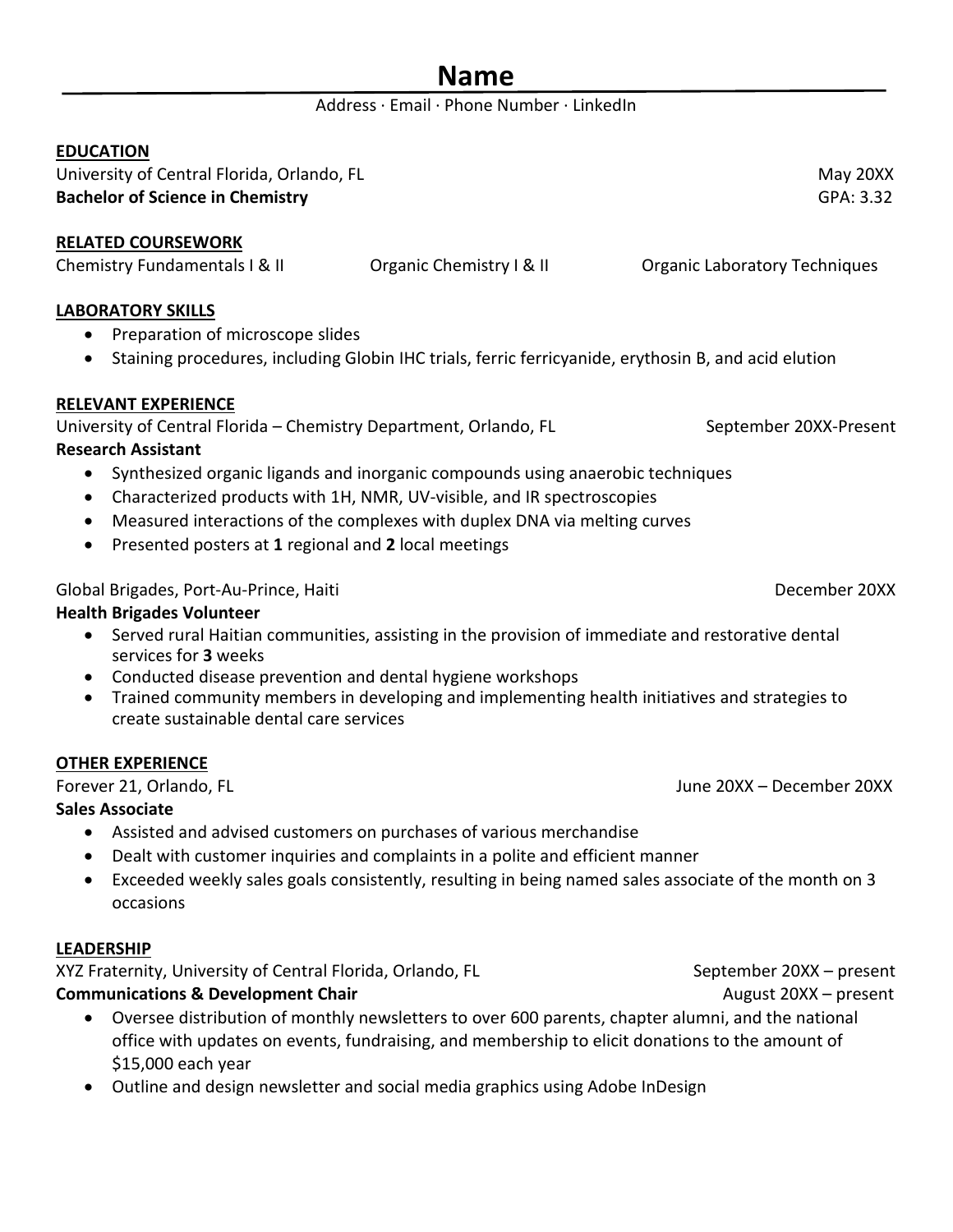#### **OBJECTIVE**

Obtain summer actuarial science internship with a focus in property and casualty assessment

| <b>EDUCATION</b><br>University of Central Florida, Orlando, FL<br><b>Bachelor of Science in Mathematics</b>                                                                                                                                                                                                                                         |                                    |                                             | December 20XX<br>GPA: 3.7              |  |  |
|-----------------------------------------------------------------------------------------------------------------------------------------------------------------------------------------------------------------------------------------------------------------------------------------------------------------------------------------------------|------------------------------------|---------------------------------------------|----------------------------------------|--|--|
| <b>RELATED COURSES</b><br>Probability & Statistics I & II<br>Mathematics of Finance I & II                                                                                                                                                                                                                                                          | Combinatorics<br>Theory of Numbers | <b>Numerical Analysis</b><br>Microeconomics | Real Analysis I & II<br>Macroeconomics |  |  |
| <b>RELATED EXPERIENCE</b><br>State Farm, Lakeland, FL<br><b>Actuary Intern</b>                                                                                                                                                                                                                                                                      |                                    |                                             | August 20XX-Present                    |  |  |
| Assist actuary associates in reviewing premiums, losses and expenses<br>٠<br>Perform rate review activities including implementation of new rating plans<br>$\bullet$<br>Analyze adequacy of current rates<br>$\bullet$                                                                                                                             |                                    |                                             |                                        |  |  |
| University of Central Florida Math Department, Orlando, FL<br>January 20xx-Present<br><b>Math Tutor</b><br>Assist students one-on-one in Probability & Statistics I & II<br>$\bullet$<br>Create individualized study guides and practice quizzes<br>$\bullet$<br>Answer inquiries regarding material comprehension and problem solving<br>$\bullet$ |                                    |                                             |                                        |  |  |
| <b>JOB SHADOW EXPERIENCE</b><br>State Farm, Lakeland, FL<br>Observed process of assessing losses and expenses<br>٠<br>Discussed rates regarding property and casualty assessment<br>$\bullet$                                                                                                                                                       |                                    |                                             | June 20XX                              |  |  |
| <b>LEADERSHIP EXPERIENCE</b><br><b>University of Central Florida Math Club</b><br>President                                                                                                                                                                                                                                                         |                                    |                                             | January 20xx-Present                   |  |  |
| Organize and facilitate monthly club meetings<br>$\bullet$<br>Coordinate professional speaker events focusing on mathematical research and careers<br>$\bullet$<br>Oversee new member induction and event promotion                                                                                                                                 |                                    |                                             |                                        |  |  |
| <b>University of Central Florida Peer Tutoring Center</b><br><b>Lead Tutor</b><br>Tutored students in undergraduate college algebra, pre-calculus, and calculus I<br>$\bullet$<br>Improved exam performance of multiple students by at least one letter grade<br>Trained new peer tutors on best practices<br>$\bullet$                             |                                    |                                             | August 20xx-May 20XX                   |  |  |
| <b>INVOLVEMENT</b>                                                                                                                                                                                                                                                                                                                                  |                                    |                                             |                                        |  |  |

Member, Kappa Mu Epsilon National Honorary Mathematics Society **20xx-Present**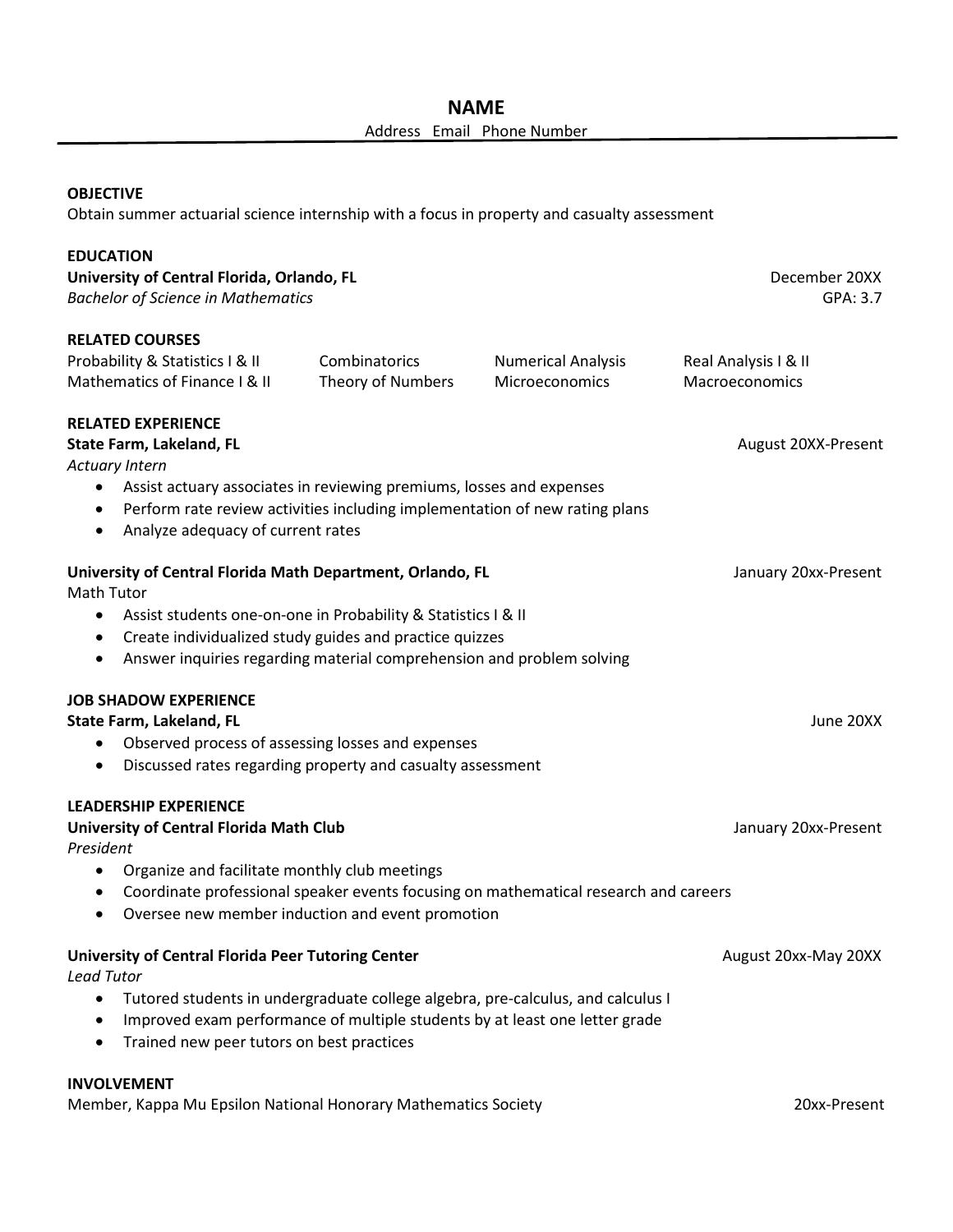### **Name** Address Phone Number | Email

#### **Education**

University of Central Florida (UCF) and the contract of Central Florida (UCF) or a set of the contract of Central Florida (UCF) BS in Physics, Minor: Computer Science **Expected Graduation: May 20XX** Cumulative GPA: 3.68 Major GPA: 3.86

#### **Skills**

**Programming:** Python (experienced), Java (proficient), C (proficient), C++ (limited) **Software:** Microsoft Office, LabVIEW, gnuplot, Verilog **Hardware:** Advanced electronics, analog and digital device design, machining tools **Analysis:** Electronic noise, Electromagnetic field simulation of devices **Languages:** Conversational Spanish

#### **Experience**

Undergraduate Research Assistant June 2016 - Present UCF Department of Physics, Advisor: Dr.Isaac Newton **Canadian Critics** Contained Dream Orlando, FL • Built a temperature controller using a Programmable System on a Chip (PSoC) • Programmed a PID controller system using C with a wide range of inputs • Conducted extensive literature reviews and a patent search on comparable devices

• Strong familiarity with electronics, analog/digital electronic devices, and machining tools

#### Logic Design Intern May – August 20XX

Intel Corporation San Jose, CA

- Designed and implemented high speed memory interface IPs for low power applications
- Validated designs using standard test protocols
- Reduced error rates by 20% between test phases
- Developed advanced abilities in debugging using Verilog simulation tools

#### **Leadership**

President, UCF Society of Physics Students August 20XX – May 20XX – May 20XX • Conducted 12 science outreach events for local elementary and high schools • Organized 20 students to attend 20XX Physics Congress (PhysCon) in Miami, FL Resident Advisor, UCF August 20XX – Present • Mentored and counseled 45 first-year students • Developed programming covering conflict resolution, sustainability, and study habits **Poster Presentations**

| Low-temperature PID characterization of LaB6 crystals | November 20XX |
|-------------------------------------------------------|---------------|
| 20XX Physics Congress (PhysCon), Miami, FL            |               |
| Characterization of LaB6 devices in UHV               | August 20XX   |
| Florida Space Grant Symposium, Tampa, FL              |               |
|                                                       |               |
| <b>Awards and Honors</b>                              |               |

Sigma Pi Sigma Physics Honor Society May 20XX – Present Maxwell Physics Scholarship **August 20XX** – Present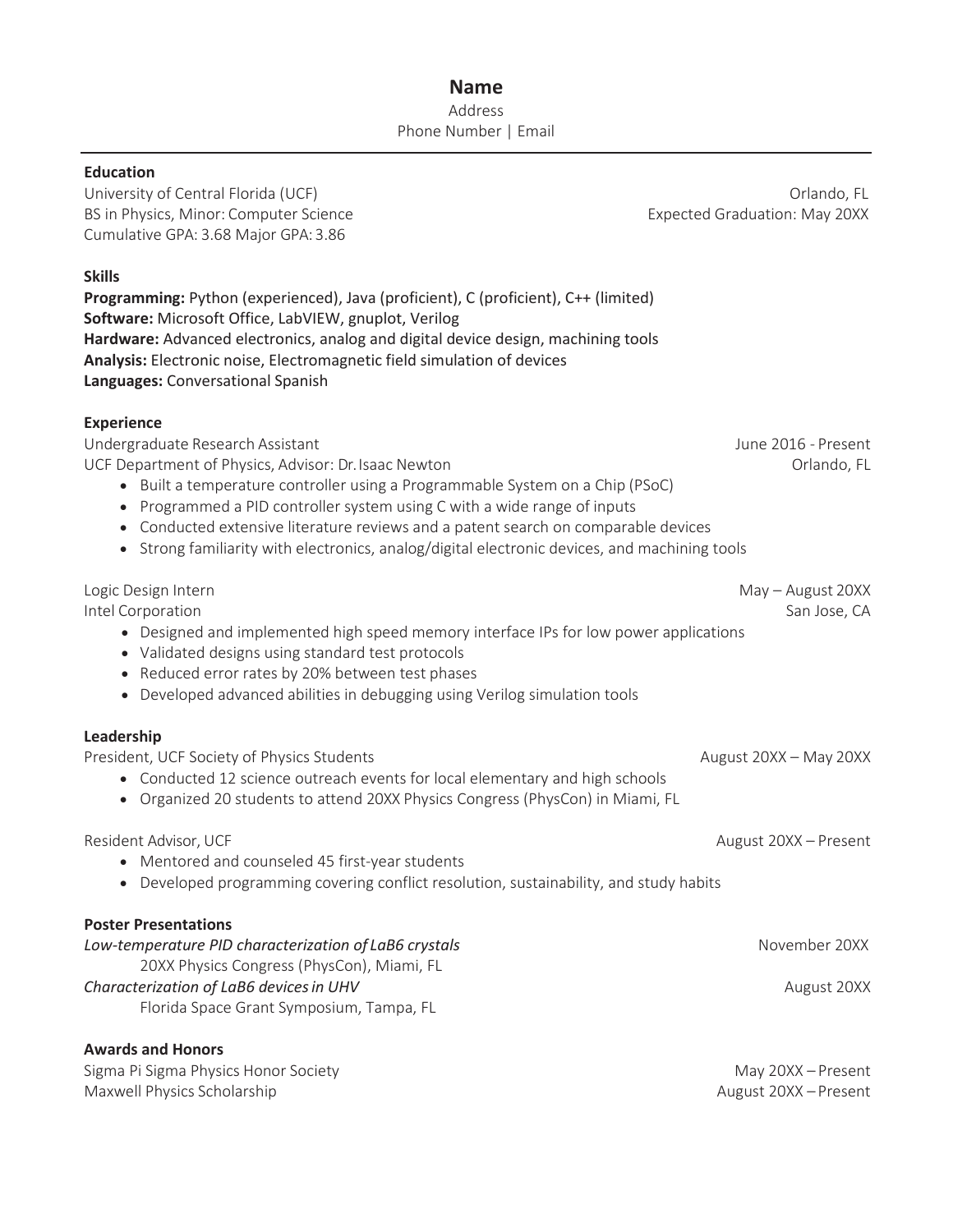Phone | Number | Email |LinkedIn

# **EDUCATION**

**University of Central Florida** June 20XX<br>Bachelor of Science, Sociology (Senational Science of Science of Science of Science of Science of Science of Science of Science of Science of Science of Science of Science of Scien

Bachelor of Science, Sociology

# **OBJECTVE**

Obtain an internship with a non-profit organization where I can utilize my problem-solving skills, leadership abilities and experience working with community organizations and people of diverse backgrounds

# **EXPERIENCE**

University of Central Florida Bookstore | Orlando, FL December 2008 – Present **Team Member**

- Assist customers in locating fun novelty items for purchase
- Process all cash and credit card transactions
- Organize and restock items on gift shop shelves

# **LEADERSHIP EXPERIENCE**

University of Central Florida | Orlando, FL  $\overline{a}$  August 20XX – Present **Resident Assistant**

- Organized various building and campus wide programs to create a strong sense of community for the residential hall
- Led floors of about 35 residents, maintaining residential records for each resident, and resolving conflicts and problems throughout the year

# **COMMUNITY INVOLVEMENT**

123 Elementary School | Oviedo, FL June 20XX – Present **Volunteer, Service Scholar**

- Tutor a fourth grader one on one in basic reading and math skills to improve skills
- Assist students with homework assignments using fun and rewarding methods
- Provide students with support while partaking in their after-school activities

# Salvation Army | Orlando, FL January 2008 – January 2008 – May 2008 – January 2008 – May 2008 – May 2008 – May

- **Volunteer, Service Scholar**
	- Aided the volunteer staff with sorting clothes and toy donations
	- Assisted with the creation of a database used to organize holiday donations
	- Collated welcome packets for new volunteers

# **LANGUAGE SKILLS**

Fluent in Spanish